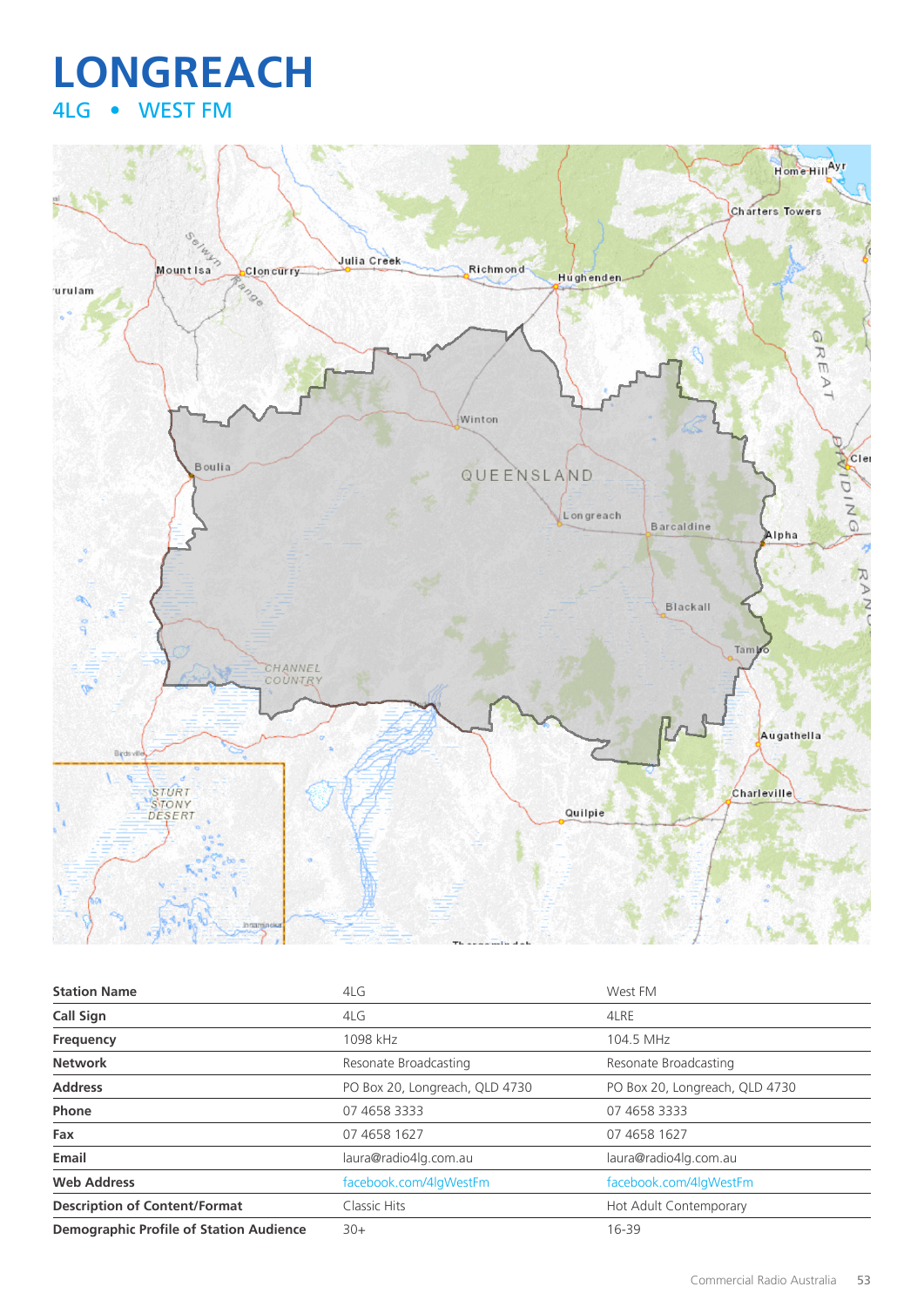## **LONGREACH**

Famous for being the first base for Qantas Airlines, Longreach is a thriving regional centre in Central Western Queensland, about 1,200 kilometres northwest of Brisbane on the Landsborough Highway and 700 kilometres west of Rockhampton on the Tropic of Capricorn. Longreach is a regional administrative, pastoral and tourism centre. 4LG's licence area is the largest in Australia covering an area approximately twice the size of Victoria. The licence area stretches down almost to the South Australian border.

The population within the radio licence area of Longreach is 13,243; a 15.02% decrease from the 2011 census. Over 52% of the population is aged over 40 years. The birthplace for 88% of the population was Oceania including Australian, New Zealander, Indigenous and Islander persons.

Extensive educational facilities are offered in Longreach. There are pre-schools, a kindergarten, primary schools, a state high school, TAFE Annex, an Open Learning Centre, School of Distance Education, a Regional School Support Centre, a Special Education unit and the Australian Agricultural College.

Of the 1,986 people attending an educational institution, 58% were in infants or primary, 27% were attending a secondary educational institution, 9% attending university or another tertiary institution and 6% attending TAFE. Of the 3,951 people who already have a tertiary qualification, 29% have a degree and 71% have a certificate, diploma or another tertiary qualification.

Of the total dwellings (4,854) in Longreach, 39% are owned outright and 22% are mortgaged. Private rental properties represented one quarter of total dwellings. 21% of the total households (4,893) in Longreach have a household income range between \$21,000 – \$41,999pa, 24% between \$42,000 – \$77,999pa, 10% between \$78,000 – \$103,999pa, and 21% over \$104,000pa.

Most major banks, car dealers and a selection of national retail, chain and independent stores are represented in the district.

Tourism is a major industry, with Longreach being home of the Australian Stockman's Hall of Fame, the Qantas Founders Outback Museum and a number of outback attractions.

#### **AGRICULTURE**

Outback western Queensland is tough country. The Longreach radio licence area holds over 851 thousand beef cattle. The area provides grazing land for over 398 thousand sheep and lambs.

#### EMPLOYMENT

The area around Longreach is a farming community. Almost 35% of the workforce is on the land. Longreach has a thriving economy and business sector. The majority (71%) of the labour force of 7,234 is employed full time. The main industries of employment are:

- Agriculture Forestry and Fishing;
- Education and Training/Health Care and Social Services; and
- Wholesale Trade/Retail Trade/Accommodation and Food Services.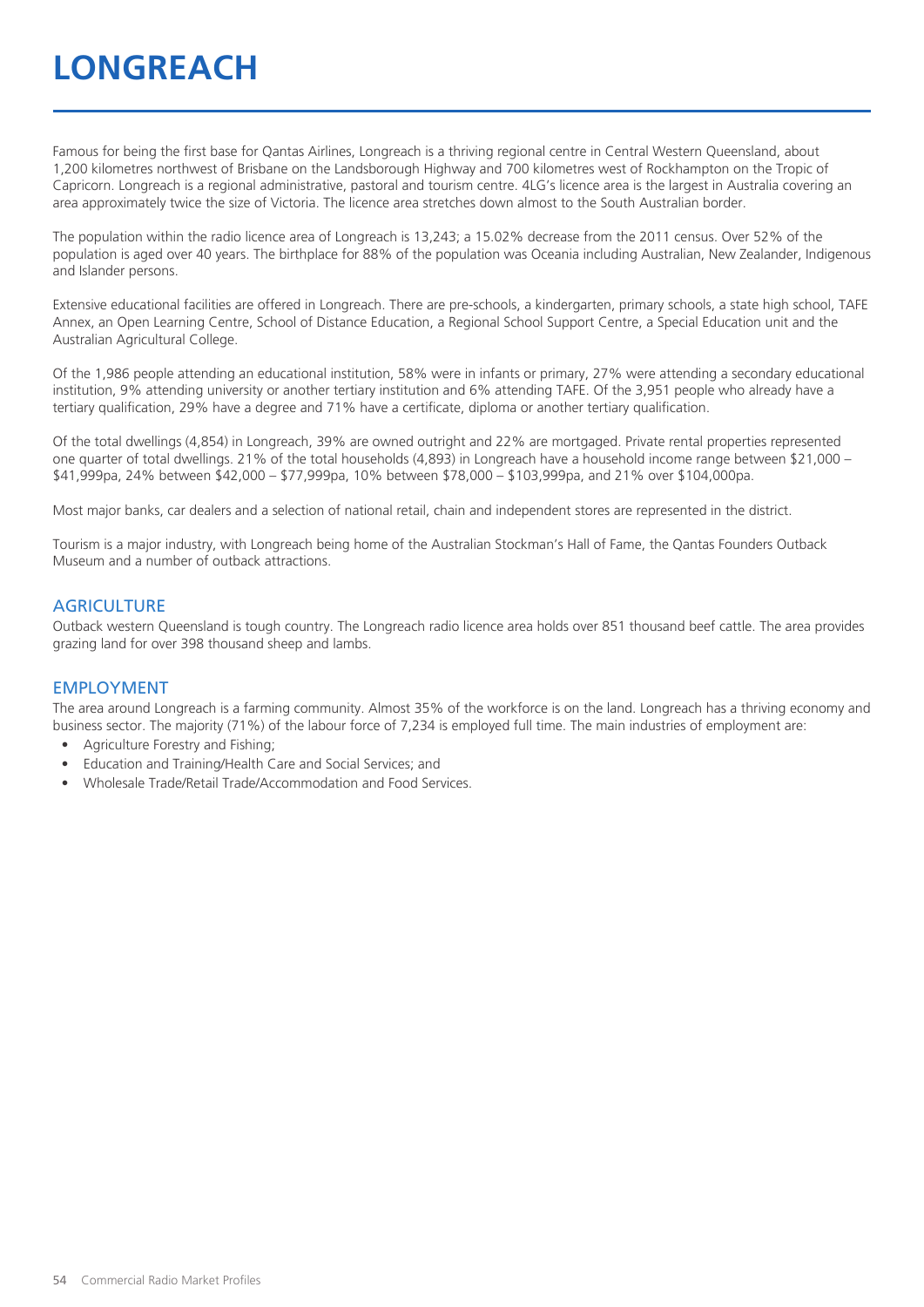# **LONGREACH**

### AGE COHORTS

| Age                          | Male  | Female | Total     | <b>Market</b><br>population |
|------------------------------|-------|--------|-----------|-----------------------------|
| $10 + \gamma$ ears           | 5,805 | 5,649  | 11,454    | 86.49%                      |
| 0-9 years                    | 902   | 887    | 1,789     | 13.51%                      |
| $10-17$ years                | 520   | 556    | 1,076     | 8.13%                       |
| 18-24 years                  | 533   | 471    | 1,004     | 7.58%                       |
| $25-39$ years                | 1,156 | 1,257  | 2,413     | 18.22%                      |
| 40-54 years                  | 1,370 | 1,436  | 2,806     | 21.19%                      |
| 55-64 years                  | 1,069 | 911    | 1,980     | 14.95%                      |
| 65-74 years                  | 746   | 607    | 1,353     | 10.22%                      |
| 75+ years                    | 411   | 411    | 822       | 6.21%                       |
| Total 2011 population        | 8,084 | 7,499  | 15,583    |                             |
| <b>Total 2016 population</b> | 6,707 | 6,536  | 13,243    | 100%                        |
| % change 2011-2016           |       |        | $-15.02%$ |                             |

#### LABOUR FORCE

| <b>Employment classification</b> | Total | Labour force |
|----------------------------------|-------|--------------|
| Full-time employed               | 5,158 | 71.3%        |
| Part-time employed               | 1,415 | 19.56%       |
| Not stated employed              | 441   | 6.1%         |
| Unemployed                       | 220   | 3.04%        |
| <b>Total labour force</b>        | 7.234 | 100%         |

#### HOUSEHOLD INCOME

| Income range (pa)       | <b>Total</b> | Occupied<br>dwellings |
|-------------------------|--------------|-----------------------|
| $$0 - $7,749$           | 178          | 3.64%                 |
| $$7,750 - $20,999$      | 268          | 5.48%                 |
| $$21,000 - $41,999$     | 1,012        | 20.68%                |
| $$42,000 - $77,999$     | 1,170        | 23.91%                |
| $$78,000 - $103,999$    | 509          | 10.4%                 |
| $$104,000 - $129,999$   | 399          | 8.15%                 |
| $$130,000 - $155,999$   | 235          | 4.8%                  |
| $$160,000 - $181,999$   | 133          | 2.72%                 |
| $$182,000 - $207,999$   | 94           | 1.92%                 |
| $$208,000+$             | 151          | 3.09%                 |
| Not stated              | 744          | 15.21%                |
| <b>Total households</b> | 4,893        | 100%                  |

#### FAMILY STRUCTURE

| <b>Type of family</b>         | <b>Total</b> | <b>Total families</b> |
|-------------------------------|--------------|-----------------------|
| Couple families - Children    | 1,324        | 40.13%                |
| Couple families - No children | 1,535        | 46.53%                |
| Single parents                | 405          | 12.28%                |
| Other families                | 35           | 1.06%                 |
| <b>Total families</b>         | 3,299        | 100%                  |

### **OCCUPATION**

| <b>Employment classification</b>                                     | <b>Total</b> | <b>Occupations</b> |
|----------------------------------------------------------------------|--------------|--------------------|
| Managers/Professionals                                               | 2,783        | 39.39%             |
| Technicians & trade workers/<br>Community & personal service workers | 1,338        | 18.94%             |
| Clerical & administrative workers                                    | 685          | 9.7%               |
| Sales workers                                                        | 380          | 5.38%              |
| Machinery operators & drivers/Labourers                              | 1,763        | 24.95%             |
| Not stated                                                           | 116          | 1.64%              |
| <b>Total</b>                                                         | 7.065        | 100%               |

#### INDUSTRY

| Industry                                                                                                      | Total | Workforce |
|---------------------------------------------------------------------------------------------------------------|-------|-----------|
| Agriculture, forestry & fishing                                                                               | 2,372 | 34.32%    |
| Mining                                                                                                        | 162   | 2.34%     |
| Manufacturing/Electricity, gas, water &<br>waste services/Construction                                        | 593   | 8.58%     |
| Wholesale trade/Retail trade/<br>Accommodation & food services                                                | 870   | 12.59%    |
| Transport, postal & warehousing/<br>Information, media & communications                                       | 317   | 4.59%     |
| Financial & insurance services/<br>Rental hiring & real estate services/<br>Administration & support services | 198   | 2.86%     |
| Professional scientific & technical services                                                                  | 131   | 1.9%      |
| Public administration & safety                                                                                | 690   | 9.98%     |
| Education & training/Health care &<br>social assistance                                                       | 1.076 | 15.57%    |
| Arts & recreation services                                                                                    | 82    | 1.19%     |
| Other services                                                                                                | 161   | 2.33%     |
| Not stated                                                                                                    | 260   | 3.76%     |
| Total                                                                                                         | 6,912 | 100%      |

#### ANNUAL HOUSEHOLD EXPENDITURE

| <b>Product or service</b>            | $$000's$ (pa) |
|--------------------------------------|---------------|
| Food & non-alcoholic beverages       | 55,956        |
| Alcoholic beverages                  | 8,055         |
| Clothing & footwear                  | 10,279        |
| Household furnishings & equipment    | 13,458        |
| Furniture & floor coverings          | 4,106         |
| Household appliances                 | 3,427         |
| Household services & operation       | 11,416        |
| Medical care & health expenses       | 20,013        |
| Motor vehicle purchase               | 14,008        |
| Motor vehicle running costs          | 35,348        |
| Recreation                           | 41,834        |
| Recreational & educational equipment | 10,458        |
| Holidays                             | 18,337        |
| Personal care                        | 7,074         |